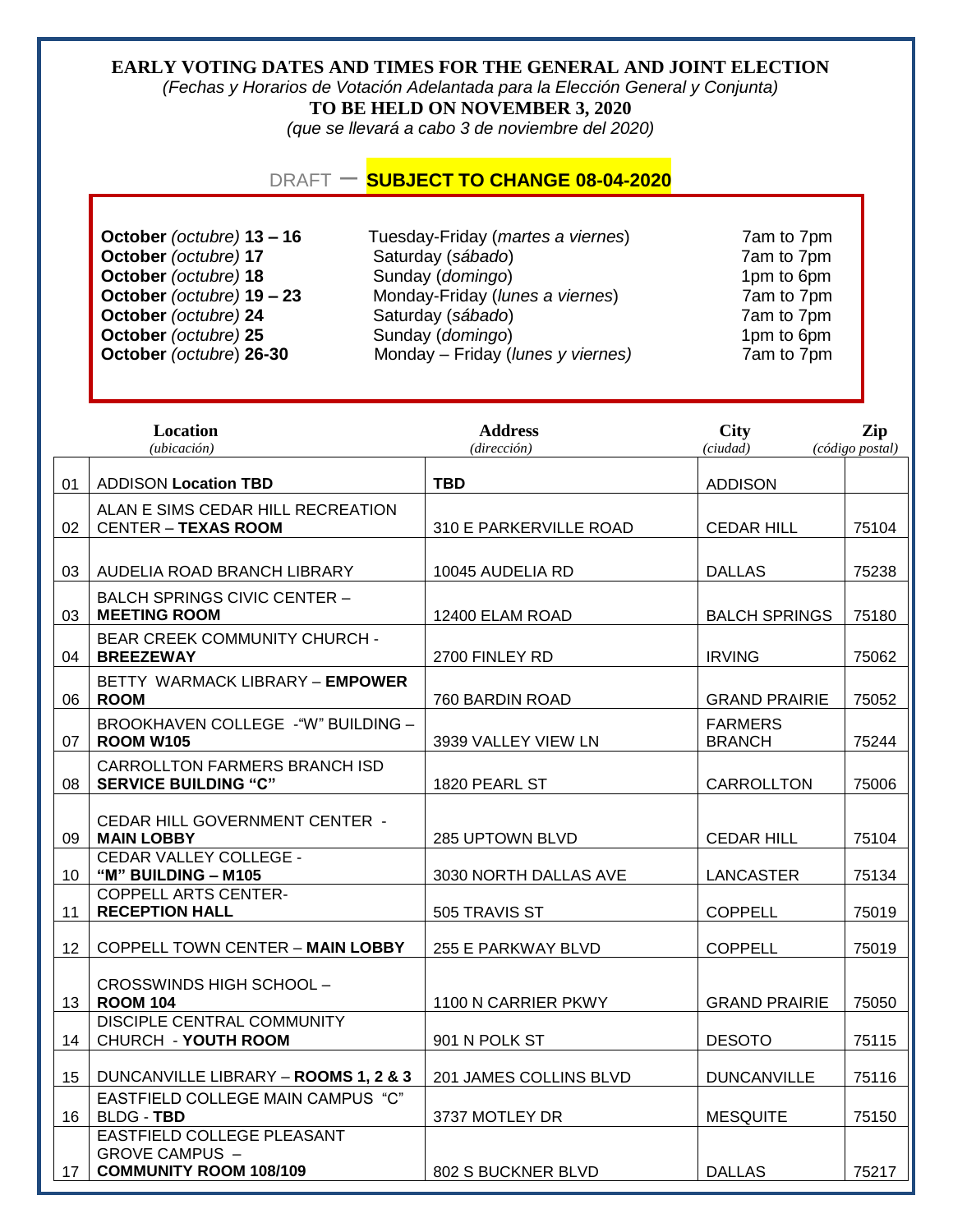#### **EARLY VOTING DATES AND TIMES FOR THE GENERAL AND JOINT ELECTION**  *(Fechas y Horarios de Votación Adelantada para la Elección General y Conjunta)*

**TO BE HELD ON NOVEMBER 3, 2020**

*(que se llevará a cabo 3 de noviembre del 2020)* 

# DRAFT – **SUBJECT TO CHANGE 08-04-2020**

| 18 | EL CENTRO COLLEGE - MAIN CAMPUS<br><b>STUDENT CENTER</b>                  | 801 MAIN ST                                  | <b>DALLAS</b>                   | 75202 |
|----|---------------------------------------------------------------------------|----------------------------------------------|---------------------------------|-------|
|    | EL CENTRO COLLEGE - WEST CAMPUS -                                         |                                              |                                 |       |
| 19 | <b>ROOMS 141-142</b>                                                      | 3330 NORTH HAMPTON RD                        | <b>DALLAS</b>                   | 75212 |
| 20 | <b>FARMERS BRANCH MANSKE LIBRARY -</b><br><b>MEETING ROOM</b>             | 13613 WEBB CHAPEL RD                         | <b>FARMERS</b><br><b>BRANCH</b> | 75234 |
|    | <b>FLORENCE RECREATION CENTER -</b>                                       |                                              |                                 |       |
| 21 | <b>VOTING ROOM TBD</b>                                                    | 2501 WHITSON WAY                             | <b>MESQUITE</b>                 | 75150 |
| 22 | <b>FRETZ PARK LIBRARY -</b><br><b>BLACK BOX THEATER</b>                   | 6990 BELT LINE RD                            | <b>DALLAS</b>                   | 75254 |
| 23 | FRIENDSHIP WEST BAPTIST CHURCH -<br><b>NORTHEX LOBBY</b>                  | 2020 W WHEATLAND RD                          | <b>DALLAS</b>                   | 75232 |
| 24 | **GEORGE L ALLEN SR. COURTS BLDG -<br><b>MAIN LOBBY - Main Location**</b> | 600 COMMERCE ST                              | <b>DALLAS</b>                   | 75202 |
| 25 | <b>GLENN HEIGHTS CITY HALL - COUNCIL</b><br><b>CHAMBERS</b>               | 1938 S HAMPTON ROAD                          | <b>GLENN HEIGHTS</b>            | 75154 |
| 26 | <b>GRAUWYLER PARK REC CENTER - RM A</b>                                   | 7780 HARRY HINES BLVD                        | <b>DALLAS</b>                   | 75235 |
| 27 | ** HARRY STONE RECREATION CENTER -<br><b>SMALL ROOM</b>                   | 2403 MILLMAR DR                              | <b>DALLAS</b>                   | 75228 |
| 28 | HIGHLAND HILLS LIBRARY- AUDITORIUM                                        | 6200 BONNIE VIEW RD                          | <b>DALLAS</b>                   | 75241 |
| 29 | HUTCHINS CITY HALL - COUNCIL<br><b>CHAMBERS</b>                           | 321 N MAIN ST                                | <b>HUTCHINS</b>                 | 75141 |
| 30 | IRVING ARTS CENTER - SUITE 200                                            | 3333 N MACARTHUR BLVD                        | <b>IRVING</b>                   | 75062 |
| 31 | IRVING CITY HALL - MAIN LOBBY                                             | 825 W IRVING BLVD                            | <b>IRVING</b>                   | 75060 |
| 32 | JOSEY RANCH LIBRARY -<br>THE MEETING ROOM                                 | 1700 KELLER SPRINGS RD                       | CARROLLTON                      | 75006 |
| 33 | LAKESIDE ACTIVITY CENTER -<br><b>LARGE ROOM</b>                           | 101 HOLLEY PARK DR                           | <b>MESQUITE</b>                 | 75149 |
|    | LANCASTER VETERANS MEMORIAL<br>34   LIBRARY - THE MEETING ROOM            | <b>1600 VETERANS MEMORIAL</b><br><b>PKWY</b> | LANCASTER                       | 75134 |
| 35 | LOCHWOOD LIBRARY - BLACK BOX<br><b>ROOM</b>                               | 11221 LOCHWOOD BLVD                          | <b>DALLAS</b>                   | 75218 |
| 36 | MARSH LANE BAPTIST CHURCH -<br><b>FELLOWSHIP HALL</b>                     | 10716 MARSH LN                               | <b>DALLAS</b>                   | 75229 |
| 37 | MARTIN LUTHER KING CORE BLDG -<br><b>VOTING ROOM TBD</b>                  | 2922 MARTIN L KING BLVD                      | <b>DALLAS</b>                   | 75215 |
| 38 | MARTIN WEISS RECREATION CENTER -<br><b>LARGE ROOM</b>                     | 1111 MARTINDELL AVE                          | <b>DALLAS</b>                   | 75211 |
| 39 | MOUNTAIN VIEW COLLEGE -"E" BUILDING<br>- MAIN LOBBY                       | 4849 W ILLINOIS AVE                          | <b>DALLAS</b>                   | 75211 |